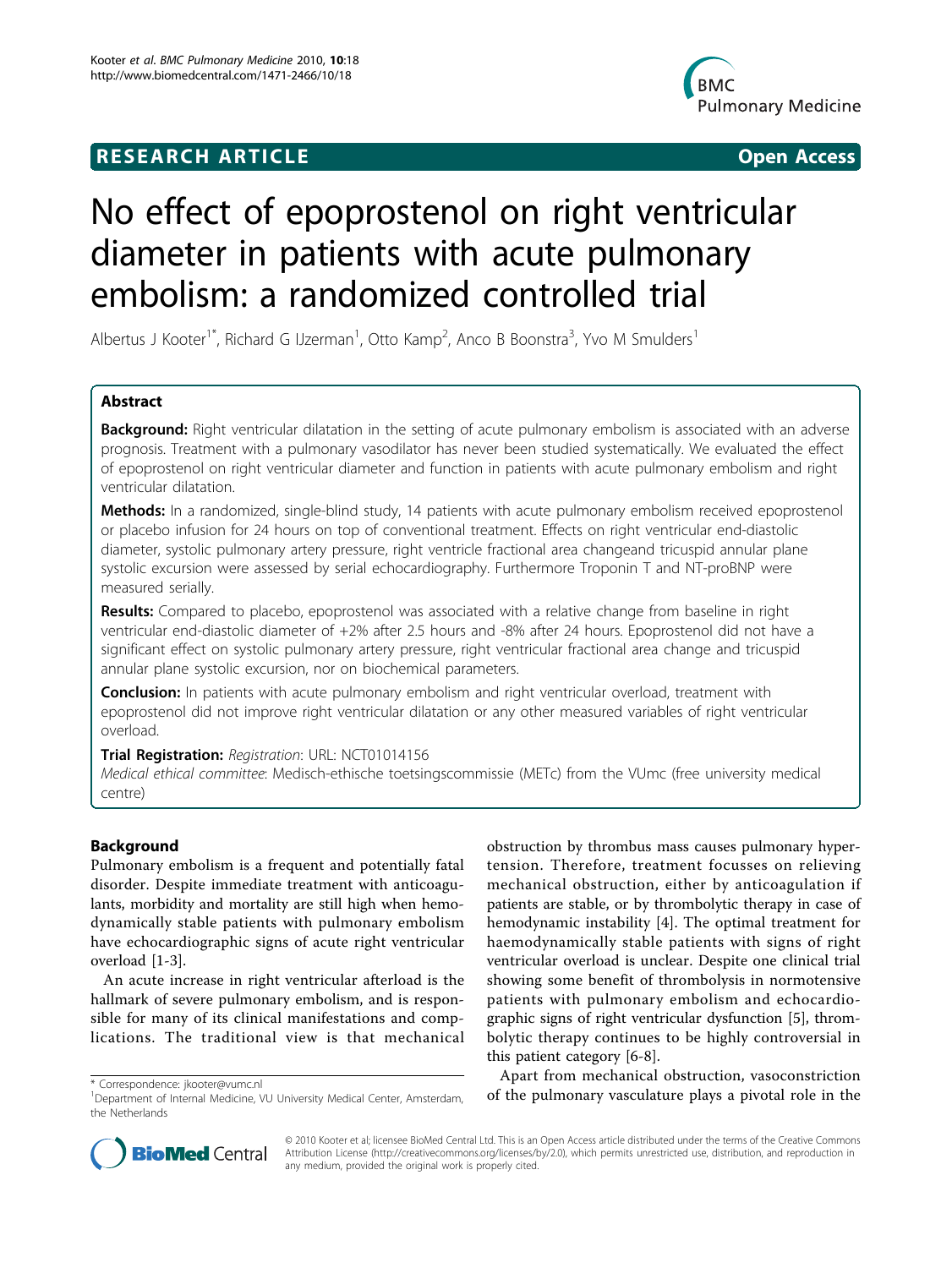acute rise in pulmonary artery pressure in patients with pulmonary embolism [[9](#page-7-0)]. This is supported by the marked discrepancy between hemodynamic manifestations of acute pulmonary embolism and the degree of mechanical obstruction [[10](#page-7-0)]. Furthermore, bringing about a strictly mechanical obstruction in a pulmonary artery causes only a modest rise in pulmonary artery pressure (PAP), rarely resulting in right-sided heart failure, whereas pulmonary embolism with obstruction of only 25% of the pulmonary vascular tree can cause marked acute pulmonary hypertension [\[11](#page-7-0)]. Finally, studies in experimental animal models support a crucial role for pulmonary vasoconstriction in acute pulmonary embolism [[12,13](#page-7-0)].

Given the role of pulmonary vasoconstriction in the pathogenesis of pulmonary embolism-associated pulmonary hypertension, the potential benefit of pulmonary vasodilators is important. There is experimental evidence suggesting that antagonising pulmonary vasoconstriction by administration of selective vasodilators is beneficial. In animal models of acute pulmonary embolism prostacyclin, a relatively selective pulmonary vasodilator, prevented or partially reversed the rise in pulmonary vascular resistance and pressure [[14,15\]](#page-7-0). Pretreatment with a prostacyclin analogue protected mice from pulmonary embolism-related death in a dosedependent manner [\[16\]](#page-7-0). In humans, a case report suggested that inhaled prostacyclin may also be beneficial for acute pulmonary hypertension associated with pulmonary embolism [\[17\]](#page-7-0). However, the potentially beneficial role of pulmonary vasodilatory therapy in acute pulmonary embolism has never been studied in a systematic way.

In this randomized, controlled trial, we evaluated the effects of epoprostenol, the pharmacological form of prostacyclin, on echocardiographic abnormalities, cardiac biomarkers and on hemodynamic and respiratory symptoms in patients with pulmonary embolism with echocardiographic signs of right ventricular overload.

## Methods

## Subjects

A total 82 patients with acute pulmonary embolism, as diagnosed by spiral CT, were screened for eligibility. Patients were potentially eligible if they had a recent (<24 hours) onset or progression of symptoms, and if the clinical probability of finding right ventricular overload by echocardiography was high, as indicated by one of the following symptoms or signs: (near) collapse, systolic blood pressure <100 mmHg, diastolic blood pressure <60 mmHg, pulse rate >100 beats/min, elevated jugular venous pressure, electrocardiographic abnormalities (pulmonary P-waves, S1Q3-complex, right bundle branch block, T-wave inversions in precordial leads), tachypnea (breathing frequency  $>20/min$ ), PaO<sub>2</sub> <80 mmHg (with oxygen supplementation of 2 liters), peripheral oxygen saturation (SaO<sub>2</sub>) <95% or dyspnea [[2,3\]](#page-7-0).

After informed consent was obtained, patients were screened by transthoracic echocardiography for signs of pulmonary hypertension. If acute right ventricle dilatation was present (right ventricular end-diastolic diameter (RVED) >30 mm [\[2,18\]](#page-7-0) in the absence of substantial right ventricular hypertrophy (free wall thickness <7 mm)) or if systolic pulmonary hypertension (systolic PAP >40 mmHg) was present, patients were included in the study. During echocardiography all patients received 2 liters of oxygen supplementation. Patients were excluded if they refused or were unable to give informed consent, or if one of the following was present: age <18 years, pregnancy, body mass index > 35 kg/m<sup>2</sup>, circulatory shock (blood pressure <80/45 mmHg), mechanical ventilation, treatment with thrombolytic therapy, placement of a vena cava filter, atrial fibrillation or severe pre-existent cardiopulmonary disease (heart failure, obstructive pulmonary disease, emphysema).

The study protocol was approved by the local ethics committee (METc), and written informed consent was obtained from each patient prior to study entry.

## Study design

Patients were randomized to receive intravenous epoprostenol sodium (Flolan®; GSK; Zeist, the Netherlands) or saline placebo infusion. Infusion of epoprostenol was started in a dose of 1 ng/kg/min. Every 10 minutes the dose was increased with 1 ng/kg/min to a maximum dose of 4 ng/kg/min. Patients not randomised to epoprostenol received a similar syringe pump containing isotonic saline. During titration of epoprostenol infusion, blood pressure, pulse rate and peripheral oxygen saturation were measured at 5 minute intervals. If, during titration, mean blood pressure dropped by >10 mmHg, the dose of epoprostenol was not further increased and 0.5 liter of extra sodium chloride was administrated in 30 minutes. If blood pressure dropped by >15 mmHg or if oxygen saturation dropped by >7% (or absolute <85%) epoprostenol infusion was decreased to the previous titrated dose. If blood pressure and/or oxygen saturation were not restored by down-titration, epoprostenol infusion was stopped. After inclusion of the first 8 subjects, no side effects of epoprostenol treatment at a dose of 4 ng/kg/min were observed. Because our study is a proof-of-principle study we decided to increase epoprostenol infusion rate every 10 minutes with 1 ng/kg/min to the maximum dose of 8 ng/kg/min, which is substantially higher than maximum initial doses used in epoprostenol intervention trials in patients with chronic pulmonary hypertension [\[19](#page-7-0)]. After reaching the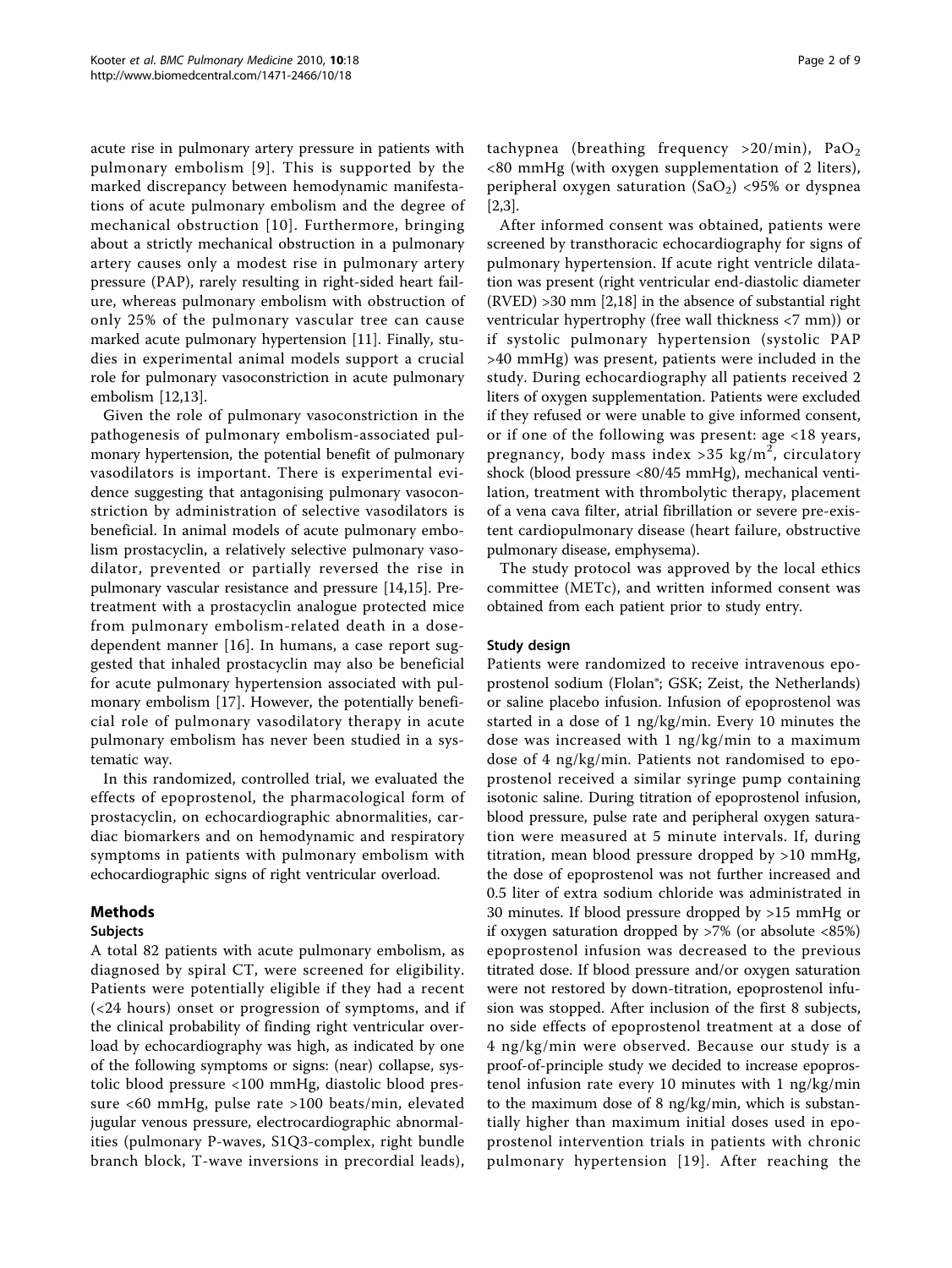maximum dose, blood pressure, pulse rate and  $SaO<sub>2</sub>$ were assessed hourly for the entire duration of epoprostenol or placebo infusion. Epoprostenol infusion was continued for 20 hours, then tapered gradually during 4 hours and stopped. Hence, total treatment with epoprostenol or placebo encompassed a period of 24 hours.

The patient, the technician performing the echocardiographic examinations, as well as the cardiologist assessing the echocardiographic recordings were blinded for treatment allocation. The physician providing clinical care and monitoring vital parameters was not blinded in order to be able to respond appropriately if the patient showed signs of hemodynamic or respiratory deterioration.

All patients were treated with low-molecular-weight heparin adjusted for body weight, acenocoumarol, supplemental oxygen (2 l/min) and a isotonic saline infusion (80 ml/hr).

## Study Evaluations

At baseline, after 2.5, 24 and 72 hours echocardiographic parameters were obtained. At baseline, after 4, 24 and 72 hours serum creatine kinase, cardiac troponin T and NT-proBNP were measured. At baseline, after 4 and 24 hours, arterial blood gas analysis was performed to detect hypoxemia or a rise in  $PaCO<sub>2</sub>$  as a sign of intrapulmonary shunting due to epoprostenol infusion. The primary end point was the change in RVED between baseline measurement and during treatment (i.e. measurements 2 and 3). Secondary end points were right ventricular diameter 48 hours after treatment was stopped (i.e. measurement 4), systolic PAP, tricuspid annular plane systolic excursion (TAPSE), right ventricular fractional area change (RVFAC), serum cardiac troponin T and NT-proBNP.

## Echocardiographic Studies

Standard two-dimensional and Doppler echocardiography was performed with a commercially available Vivid 7 system (GE medical systems; Horten, Norway) using a 3.0 Mhz broadband (M3S) transducer; serial echocardiograms were analysed off-line. All examinations included standard parasternal, apical and subcostal views and were stored digitally for subsequent analysis. Right ventricular function was assessed by TAPSE and RVFAC, right ventricular dimensions by long axis and tricuspid annular size from the apical 4 chamber view. Furthermore, estimation of systolic PAP was obtained by peak tricuspid regurgitant jet with continuous wave Doppler and adding the right atrial pressure derived from the collapse index of the inferior vena cava [[20](#page-7-0)]. Cardiac output (left ventricular outflow traject) was measured with pulse-doppler. The two-dimensional echocardiograms were interpreted by two experienced echocardiographers.

## Laboratory Studies

NT-proBNP concentrations were determined with an immunoradiometric assay kit (Roche diagnostics, module E170; Mannheim, Germany). Normal values are depending on age and gender, but in general a NTproBNP <200 pg/ml is considered normal. Cardiac troponin T concentrations were determined using a microparticle enzyme immunoassay (Roche Diagnostics, Module E170; Mannheim, Germany). A normal value was considered a troponin  $T < 0.04$  ng/ml.

#### Statistical Analyses

All analyses were performed using the SPSS statistical software package (version 15; SPSS; Chicago, IL). Data are shown as mean  $\pm$  SD or median (range). Biochemical parameters were log-transformed before analysis. The Student-t test was used to compare RV parameters between treatment arms and to compare relative change of RVED compared to baseline between treatment arms. Students-t test was chosen primarily to calculate confidence intervals which may be appropriate for power analysis for future studies. Moreover, due to small sample sizes and non-normal distributions of biochemical parameters, also a nonparametric test (Mann-Whitney U) was performed.

Differences were considered significant at p < 0.05. This study was intended as a safety and proof-of-concept study. In addition, obtaining point estimates of effect-size of epoprostenol on primary endpoints may be of use for the design of future studies. Hence, the study is designed as a pilot study, and does not include a formal power analysis based on clinically relevant effect sizes.

## Results

## Subjects

Eighty two patients were screened and 14 patients were randomized to either epoprostenol ( $n = 7$ ) or placebo  $(n = 7;$  Figure [1\)](#page-3-0). The baseline characteristics of the treatment groups were similar, as shown in Table [1](#page-3-0). In both groups treatment was started on average 14 hours after the onset or progression of symptoms. All active treatment patients received at least 4 ng/kg/min of epoprostenol. The 3 patients who were treated with increasing dose received 8.0, 8.0 and 5.6 ng/kg/min epoprostenol respectively. The dose in the last patient could not be raised due to facial flushing and headache. In two patients in the placebo group, the measurements at 72 hours, including echocardiography, could not be performed because of logistical reasons.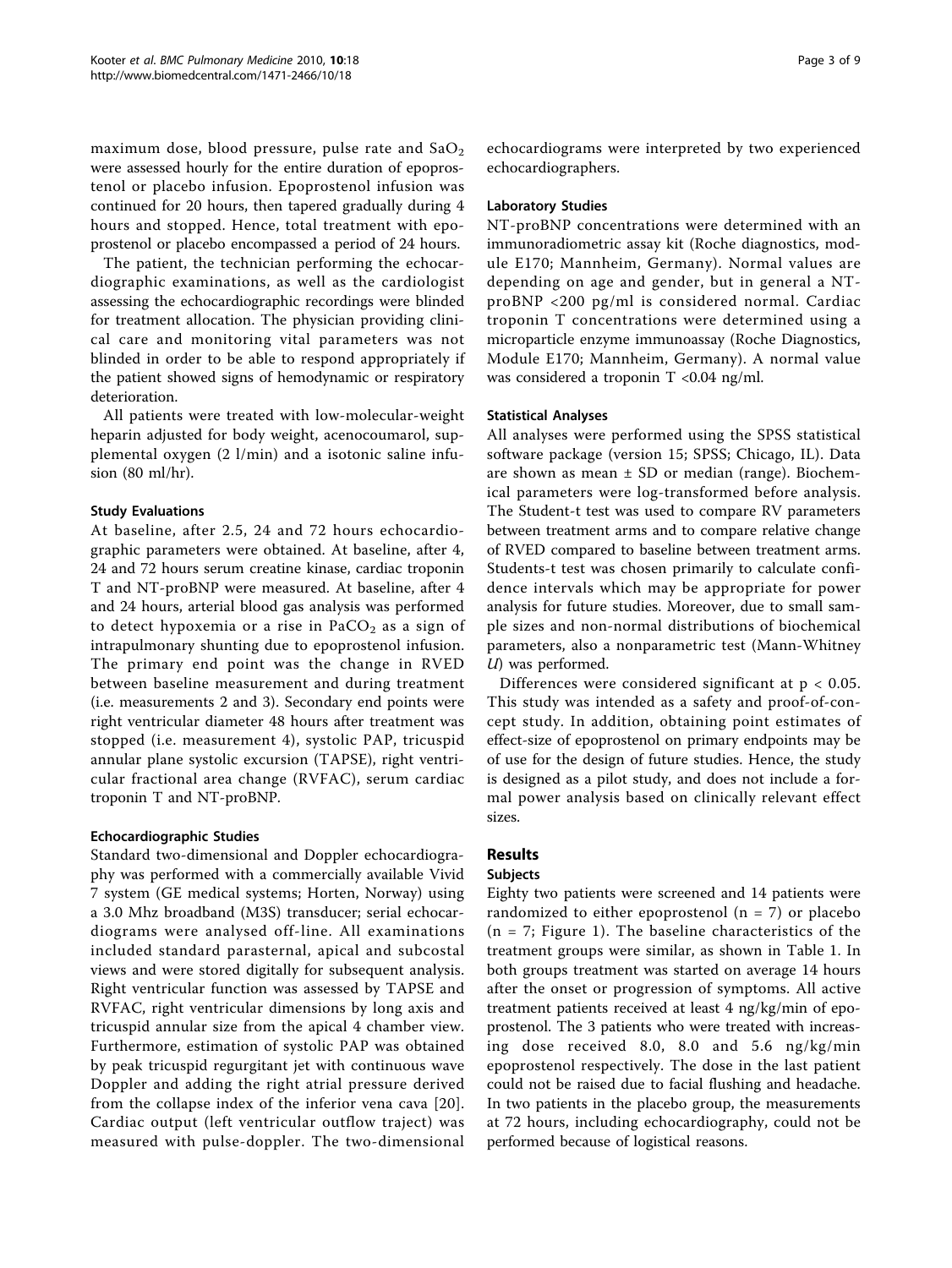<span id="page-3-0"></span>

Table 1 Characteristics of Subjects at enrollment\*

| <b>Characteristics</b>                    | Placebo<br>$(n = 7)$ | Epoprostenol<br>$(n = 7)$ |
|-------------------------------------------|----------------------|---------------------------|
| Male gender                               | 4(57)                | 4(57)                     |
| Age, yr                                   | 54.4 (19.9)          | 55.3 (18.2)               |
| Weight, kg                                | 78.9 (11.2)          | 74.0 (9.7)                |
| RVED, cm                                  | 4.1(0.84)            | 4.1(0.83)                 |
| Systolic PAP, mmHg                        | 47 (10.6)            | 57 (13.9)                 |
| Right ventricle free wall diameter,<br>mm | 6.1(0.7)             | 5.9(0.9)                  |
| NT-proBNP, pg/ml                          | 1467 (39-8549)       | 3885 (270-12339)          |
| Troponin T, ng/ml                         | $0.01(0.01 - 0.13)$  | $0.03$ $(0.01 - 0.12)$    |
| PaO <sub>2</sub> , mmHq                   | 85 (14)              | 74 (12)                   |

Definition of abbreviations:  $PAP =$  pulmonary artery pressure;  $RVED =$  right ventricular end-diastolic diameter;  $PaO<sub>2</sub>$  = partial arterial oxygen pressure \*Data are presented as No. (%) or mean (SD). NT-proBNP and troponin T are presented as median (range)

## Effects on Right Ventricle End-Diastolic Diameter

At baseline, the mean RVED was similar in both treatment groups (4.10  $\pm$  0.83 cm in the epoprostenol arm and 4.13  $\pm$ 0.84 cm in the placebo arm). Epoprostenol did not have a significant effect on RVED after 2.5 and 24 hours (Figure [2\)](#page-4-0). After 2.5 hours, the relative change in RVED compared to baseline was similar in both treatment groups, +4.2% in the placebo arm and +6.1% in the epoprostenol arm (difference in change compared to baseline +1.9% (95% confidence interval, -5.8 to 9.6,  $P = 0.60$ ). After 24 hours, RVED had increased by 2.4% in the placebo arm and had decreased by 5.6% in the epoprostenol arm (difference in change compared to baseline -8.0% (95% confidence interval, -21.2 to 5.2,  $P = 0.21$ )). Results were similar for the 3 patients in whom epoprostenol was titrated to a mean dose of 7.2 ng/kg/min (data not shown).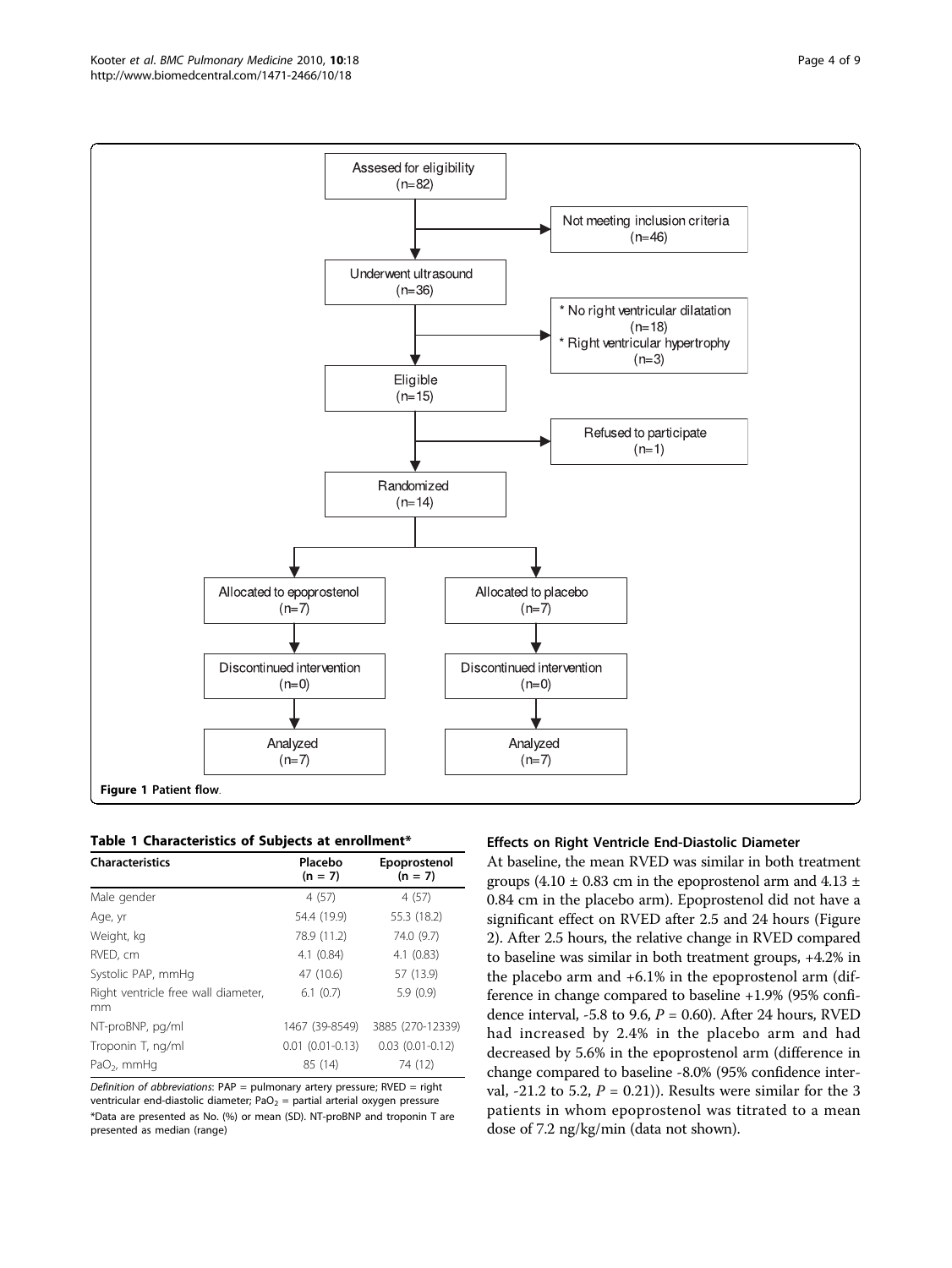<span id="page-4-0"></span>

#### Other Efficacy End Points

Measurements of systolic PAP, TAPSE, RVFAC, enddiastolic right atrial diameter, end-diastolic right/left ventricular ratio and biochemical parameters of right ventricular overload are presented in Table [2](#page-5-0). All echocardiographic parameters of right ventricular function remained stable during follow up. Biochemical paramaters improved in both groups. At no time point, significant differences of echocardiographic and biochemical parameters between treatment groups were observed  $(P > 0.20)$ . Systolic PAP at baseline and follow up for both treatment groups is presented in Figure [3.](#page-6-0)

## Adverse events

There were no serious adverse events in either treatment arm. Two patients showed facial flushing during infusion with epoprostenol, however, this was transient and did not influence infusion rate. As described above, in one patient administraton of epoprostenol could not be increased to a maximum 8 ng/kg/min because of persistent facial flushing and headache. Symptoms disappeared after gradual lowering of the infusion rate. Parameters of pulmonary gas exchange (PaO<sub>2</sub>, PaCO<sub>2</sub> or  $SaO<sub>2</sub>$ ) were similar at baseline and did not significantly change during treatment (data not shown). There were no blood pressure changes necessitating fluid resuscitation or lowering of the epoprostenol infusion rate.

## **Discussion**

This is the first study to investigate the effect of a vasodilator for treatment of acute pulmonary embolism in a randomized controlled trial. Our study suggests that adding epoprostenol for 24 hours to standard treatment of acute pulmonary embolism in patients with right ventricular dilatation does not result in a significant change in right ventricular overload.

Clearly, the sample size is too small to detect relatively small effects of epoprostenol. However, it should be emphasized that the point estimate of any treatment effect of epoprostenol on right ventricular diameter and function is very small: after 2.5 hours 2% in favour of placebo, after 24 hours 8% in favour of epoprostenol. These small changes are not likely to be clinically relevant. Estimation of relevant degrees of RVED or PAP reduction can possibly be derived indirectly from human thrombolysis studies, since thrombolytic treatment was associated with reduced mortality (4.7% vs 11.1%) in the setting of right ventricular dilatation in acute pulmonary embolism [[21\]](#page-7-0). Three studies reported data on RVED after thrombolytic treatment. These studies demonstrated reductions in right ventricular dimensions ranging from 15% to 49% within 24 hours [[22-24](#page-7-0)]. Combining these results, a decrease in RVED of at least 15% might be the best possible estimation of clinical relevant reduction in RVED. This is twice the maximal observed effect we found in our pilot study. A post-hoc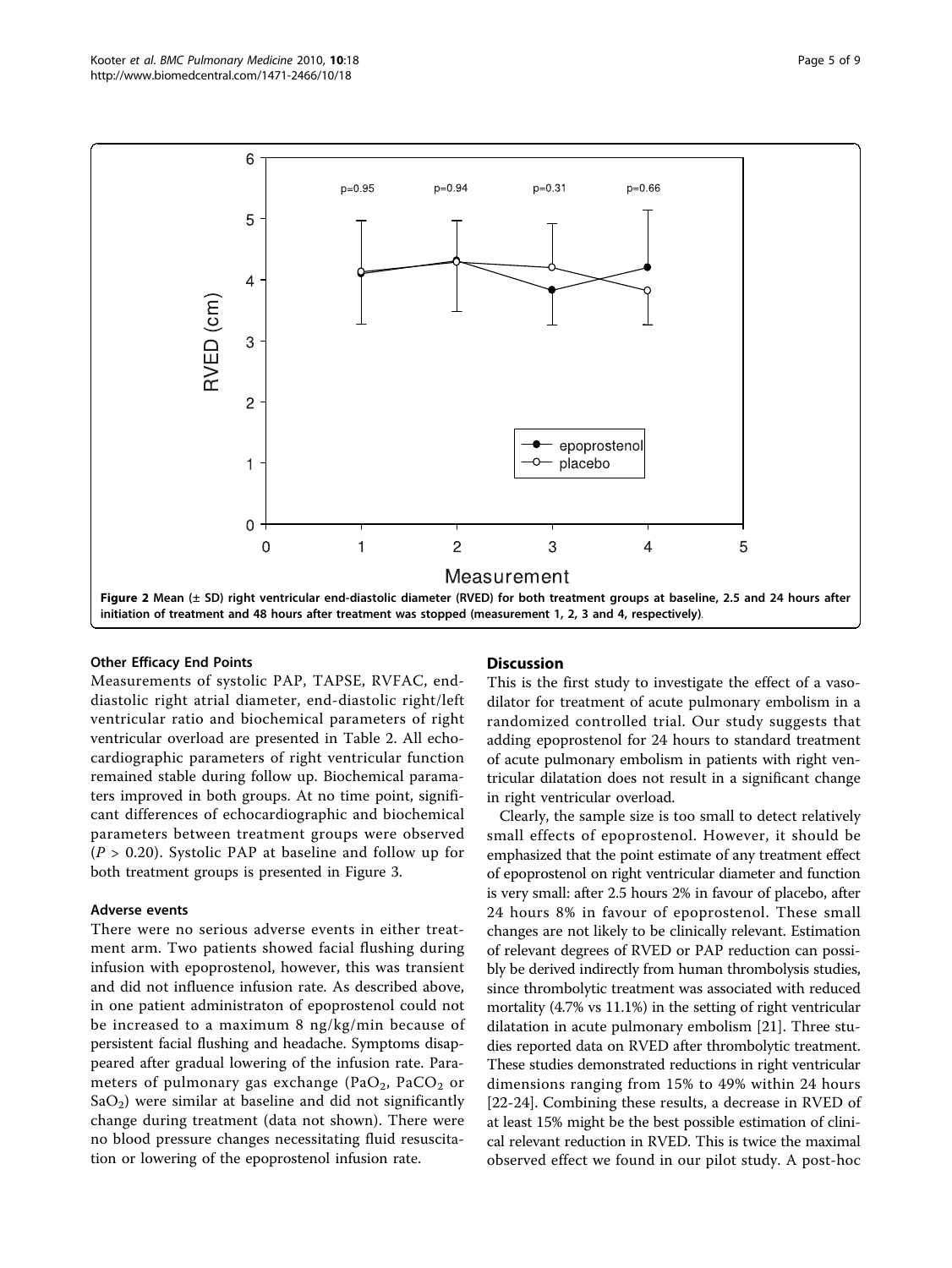|                     |              | <b>Baseline</b>        | $T = 2.5$ hrs          | $T = 24$ hrs           | $T = 72$ hrs           |
|---------------------|--------------|------------------------|------------------------|------------------------|------------------------|
| RVED (mm)           | Placebo      | $41 \pm 8$             | $43 \pm 8$             | $42 \pm 7$             | $38 \pm 5$             |
|                     | Epoprostenol | $41 \pm 8$             | $43 \pm 7$             | $38 \pm 6$             | $40 \pm 9$             |
| Systolic PAP (mmHg) | Placebo      | $47 \pm 11$            | $48 \pm 17$            | $41 \pm 7$             | $46 \pm 9$             |
|                     | Epoprostenol | $57 \pm 14$            | $50 \pm 19$            | $55 \pm 22$            | $50 \pm 14$            |
| TAPSE (cm)          | Placebo      | $2.0 \pm 0.5$          | $2.1 \pm 0.6$          | $2.3 \pm 0.3$          | $2.2 \pm 0.6$          |
|                     | Epoprostenol | $1.9 \pm 0.6$          | $1.9 \pm 0.5$          | $2.0 \pm 0.6$          | $2.0 \pm 0.5$          |
| RVFAC (%)           | Placebo      | $24 \pm 18$            | $28 \pm 21$            | $25 \pm 17$            | $29 \pm 16$            |
|                     | Epoprostenol | $34 \pm 24$            | $34 \pm 10$            | $35 \pm 16$            | $33 \pm 10$            |
| RAD (cm)            | Placebo      | $4.7 \pm 0.7$          | $4.4 \pm 0.8$          | $4.7 \pm 1.3$          | $4.3 \pm 0.9$          |
|                     | Epoprostenol | $4.2 \pm 0.9$          | $4.6 \pm 1.0$          | $4.1 \pm 1.2$          | $4.1 \pm 1.0$          |
| RV/LV               | Placebo      | $0.82 \pm 0.16$        | $0.88 \pm 0.10$        | $0.89 \pm 0.15$        | $0.69 \pm 0.07$        |
|                     | Epoprostenol | $0.87 \pm 0.24$        | $0.97 \pm 0.14$        | $0.77 \pm 0.23$        | $0.79 \pm 0.15$        |
| ABPs (mmHg)         | Placebo      | $117 \pm 6$            | $114 \pm 12$           | $118 \pm 19$           | $124 \pm 11$           |
|                     | Epoprostenol | $125 \pm 27$           | $123 \pm 26$           | $118 \pm 18$           | $134 \pm 29$           |
| ABPd (mmHq)         | Placebo      | $70 \pm 10$            | $71 \pm 6$             | $72 \pm 12$            | $74 \pm 11$            |
|                     | Epoprostenol | $66 \pm 14$            | $70 \pm 12$            | $71 \pm 11$            | $72 \pm 11$            |
| ABPm (mmHg)         | Placebo      | $86 \pm 10$            | $86 \pm 7$             | $87 \pm 11$            | $91 \pm 10$            |
|                     | Epoprostenol | $82 \pm 15$            | $88 \pm 6$             | $87 \pm 12$            | $93 \pm 12$            |
| CO (I/min)          | Placebo      | $6.2 \pm 1.7$          | $6.5 \pm 0.6$          | $6.7 \pm 1.2$          | $5.4 \pm 1.2$          |
|                     | Epoprostenol | $5.5 \pm 1.2$          | $6.4 \pm 1.1$          | $5.9 \pm 0.8$          | $6.0 \pm 0.8$          |
| NT-proBNP (pq/ml)   | Placebo      | 1467 (39-8549)         | 925 (33-8322)          | 694 (84-6954)          | 343 (130-7240)         |
|                     | Epoprostenol | 3885 (270-12339)       | 3043 (352-4811)        | 3089 (415-4892)        | 614 (147-4268)         |
| Troponin T (ng/ml)  | Placebo      | $0.01(0.01 - 0.09)$    | $0.01(0.01 - 0.09)$    | $0.01$ $(0.01 - 0.07)$ | $0.01(0.01 - 0.04)$    |
|                     | Epoprostenol | $0.03$ $(0.01 - 0.13)$ | $0.02$ $(0.01 - 0.12)$ | $0.01$ $(0.01 - 0.07)$ | $0.01$ $(0.01 - 0.08)$ |

<span id="page-5-0"></span>Table 2 Changes in echocardiographic parameters, blood pressure and biochemical variables associated with acute right ventricular overload

Definition of abbreviations: PAP = pulmonary artery pressure; TAPSE = tricuspid annular plane systolic excursion; RVFAC = right ventricular fractional area change; RAD = right atrial end-diastolic diameter; RV/LV = right/left ventricular end-diastolic diameter; ABPs = systolic arterial blood pressure; ABPd = diastolic arterial blood pressure; ABPm = mean arterial blood pressure; RVED = right ventricular end-diastolic diameter;

Values are given as the mean  $\pm$  SD. NT-proBNP and troponin T are given as median (range).

At no time point significant differences of these parameters between treatment groups were observed (P > 0.20). Data for NT-proBNP and Troponin T were log-transformed for statistical testing.

power analysis of our study data indicated that we had 80% power to detect a difference in RVED between treatment arms as large as 16%. Furthermore, it would require 55 subjects to confirm an 8% difference in treatment effect with a study of sufficient statistical power (80%). In considering such a trial, however, one would need to weigh the objective of demonstrating only a potential modest benefit in mortality reduction against the potential safety concerns and the costs of epoprostenol treatment.

Why doesn't epoprostenol have a more pronounced effect? In animal models of acute pulmonary embolism, treatment with different vasodilators, including prostacyclin, was associated with a more pronounced decrease in mean PAP of 12-33% [[14,25](#page-7-0)-[27\]](#page-7-0). However, the administration of vasodilating agents in these experiments was started immediately after or even before the onset of acute pulmonary embolism. Since pulmonary vasocontriction is an early and partially transient phenomenon in acute pulmonary embolism [[14](#page-7-0)], this might explain why animal models show a larger benefit of vasodilator treatment. In our pilot study, we treated patients with epoprostenol several hours after the onset of symptoms. The absence of a decrease in systolic PAP in either treatment group may indicate that patients were already past the phase of acute pulmonary vasocontriction. Normally, it takes time to get to the hospital, to undergo diagnosis and echocardiography, making earlier treatment difficult to realise in normal practice. This may also be the explanation for the minimal effect of the serotonin receptor blocker ketanserin on PAP and cardiac output in patients with acute pulmonary embolism [[28](#page-7-0)]. For inpatients suffering from acute pulmonary embolism, however, the situation might be different, and pulmonary vasodilatory therapy may still be effective. It might be argued that right ventricular dysfunction was not severe enough to expect a beneficial effect of epoprostenol. Indeed, TAPSE was at the lower limit of normality, suggesting at most mild right ventricular dysfunction. Pseudonormality of TAPSE can be caused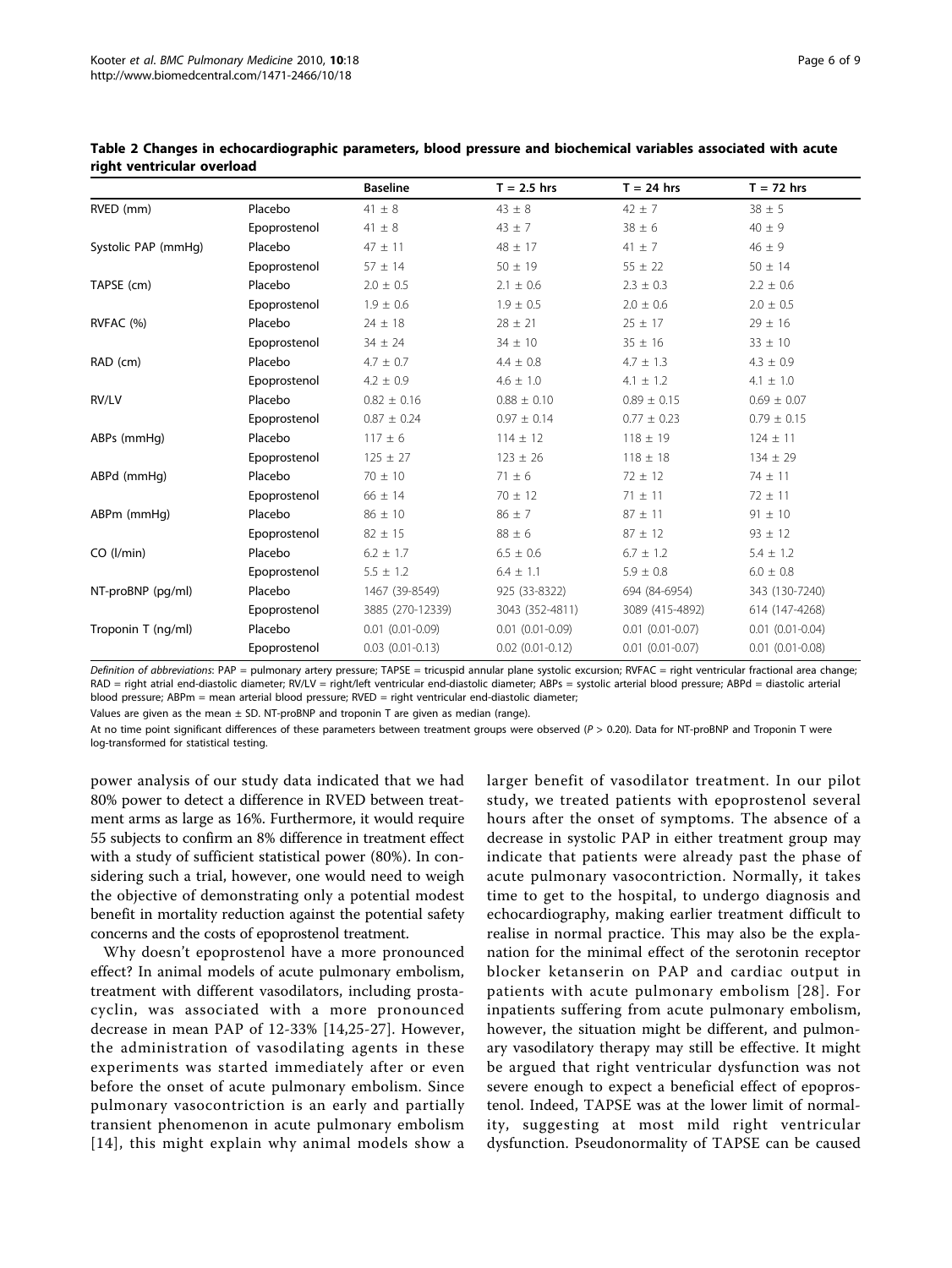<span id="page-6-0"></span>

by severe tricuspid valve regurgitation but this was not the case in our patients. RVFAC, however, another indicator of right ventricular function, was diminished suggesting at least moderate dysfunction. It is intriguing why TAPSE and RVFAC seem discongruent in our patients. These parameters usually correlate well, although TAPSE can be normal in patients with a low RVFAC [[29\]](#page-7-0). It is, however, possible that a pulmonary vasodilator would have a more pronounced effect in patients with more severe right ventricular dysfunction.

The choice for intravenous epoprostenol as a vasodilator merits discussion. Firstly, it could be argued that intravenous administration of epoprostenol might cause nonselective vasodilation which could lead to intrapulmonary shunting and systemic hypotension. However, hypotension or a decrease in  $PO<sub>2</sub>$  (data not shown) did not occur in the patients who received epoprostenol infusion in our study. Inhalation of prostacyclin or nitric oxide is more selective for pulmonary vasculature and has shown to decrease pulmonary artery pressure in case reports of acute pulmonary embolism [[30](#page-8-0),[31\]](#page-8-0). However, inhalation of prostacyclin might increase dead space, possibly due to mucosal swelling [\[32](#page-8-0)] and inhalation of nitric oxide is difficult to implement in patients who are not on mechanical ventilation. Secondly, it has been suggested that intravenous administration of epoprostenol in pigs was associated with reduced right ventricular contractility [[33](#page-8-0)], yet a recent study could not detect a change in measures of right ventricular contractility [[34](#page-8-0)]. In humans with chronic pulmonary hypertension, epoprostenol was associated with unchanged right ventricular dimensions or even increased cardiac output [[35,36](#page-8-0)]. The effect of epoprostenol on right ventricular function in acute pulmonary hypertension is not well known. Thirdly, it is possible that the dose of epoprostenol was not sufficient to decrease PAP. One might argue that uptitrating iv epoprostenol until systemic side effects like arterial hypotension occur, would be more likely to reveal beneficial effects on right ventricular overload and pulmonary pressures. However, increasing the dose of epoprostenol to 7.2 ng/kg/min, which is generally considered as highdose, in 3 patients did not result in reduction in RVED. We did not further increase epoprostenol infusion rate because higher doses are usually associated with intolerable side-effects [[37](#page-8-0)]. Finally, it is also important to point out that other pulmonary vasodilators have different pharmacological properties, and our findings thus cannot be extrapolated to these alternatives.

## Conclusions

This small randomized controlled trial investigated the effect of epoprostenol in patients with acute pulmonary embolism and right ventricular dilatation. In contrast to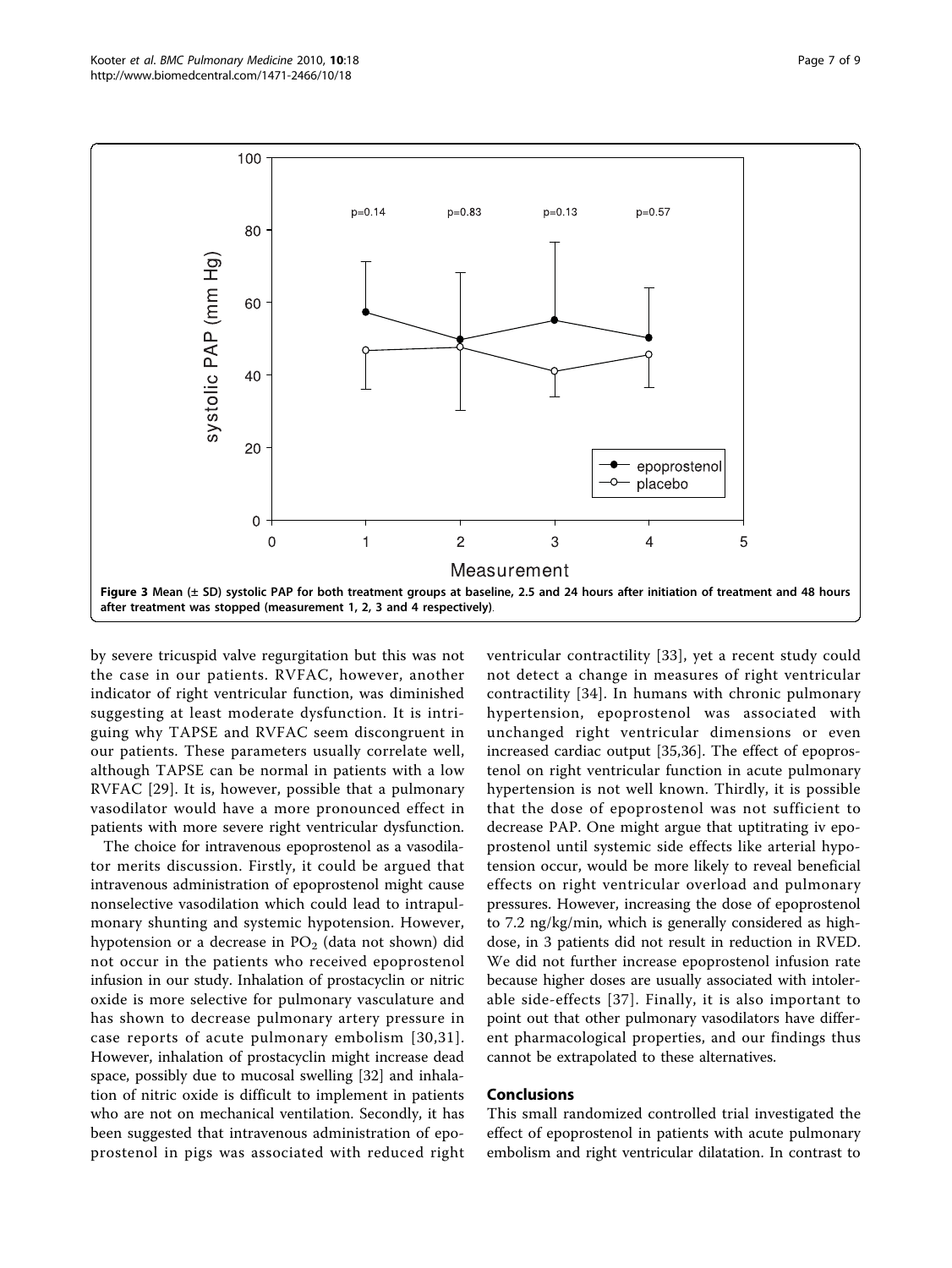<span id="page-7-0"></span>the results of several case reports and studies in animals, treatment with epoprostenol in humans did not improve right ventricular dilatation or any other measured variables of right ventricular overload.

#### Acknowledgements

The authors would like to thank miss Yolanda de Groot for performing the echocardiographic studies.

#### Author details

<sup>1</sup>Department of Internal Medicine, VU University Medical Center, Amsterdam, the Netherlands. <sup>2</sup>Department of Cardiology, VU University Medical Center, Amsterdam, the Netherlands. <sup>3</sup>Department of Pulmonology, VU University Medical Center, Amsterdam, the Netherlands.

#### Authors' contributions

AJK was involved with data acquisition, participated in the design of the study, performed the statistical analysis and drafted the manuscript; RGIJ participated in the statistical analysis and manuscript drafting; OK carried out the echocardiographic analysis; ABB participated in the design of the study; YSM supervised the design of the study, participated in the statistical analysis and manuscript drafting. All authors read and approved the final version of the manuscript.

#### Competing interests

Albertus J Kooter has no conflicts of interest to disclose; Richard G IJzerman has no conflicts of interest to disclose; Otto Kamp has no conflicts of interest to disclose; Anco B Boonstra's employer received in the past 3 years an unrestricted educational grant from GSK and Actelion, and has been reimbursed for doing phase III trials for GSK and Actelion. Anco Boonstra has served as a paid speaker for Actelion; Yvo M Smulders has no conflicts of interest to disclose.

#### Received: 5 October 2009 Accepted: 30 March 2010 Published: 30 March 2010

#### References

- 1. Frémont B, Pacouret G, Jacobi D, Puglisi R, Charbonnier B, de Labriolle A: [Prognostic value of echocardiographic right/left ventricular end-diastolic](http://www.ncbi.nlm.nih.gov/pubmed/17951624?dopt=Abstract) [diameter ratio in patients with acute pulmonary embolism. Results from](http://www.ncbi.nlm.nih.gov/pubmed/17951624?dopt=Abstract) [a monocenter registry of 1,416 patients.](http://www.ncbi.nlm.nih.gov/pubmed/17951624?dopt=Abstract) Chest 2008, 133:358-362.
- 2. Grifoni S, Olivotto I, Cecchini P, Pieralli F, Camaii A, Santoro G, Conti A, Agnelli G, Berni G: [Short-term clinical outcome of patients with acute](http://www.ncbi.nlm.nih.gov/pubmed/10859287?dopt=Abstract) [pulmonary embolism, normal blood pressure, and echocardiographic](http://www.ncbi.nlm.nih.gov/pubmed/10859287?dopt=Abstract) [right ventricular dysfunction.](http://www.ncbi.nlm.nih.gov/pubmed/10859287?dopt=Abstract) Circulation 2000, 101:2817-2822.
- 3. Kucher N, Rossi E, De Rosa M, Goldhaber SZ: [Prognostic role of](http://www.ncbi.nlm.nih.gov/pubmed/16087827?dopt=Abstract) [echocardiography among patients with acute pulmonary embolism and](http://www.ncbi.nlm.nih.gov/pubmed/16087827?dopt=Abstract) [a systolic arterial pressure of 90 mmHg or higher.](http://www.ncbi.nlm.nih.gov/pubmed/16087827?dopt=Abstract) Arch Intern Med 2005, 165:1777-1781.
- 4. Büller HR, Agnelli G, Hull RD, Hyers TM, Prins MH, Raskob GE: [Antithrombotic therapy for venous thromboembolic disease: the](http://www.ncbi.nlm.nih.gov/pubmed/15383479?dopt=Abstract) [Seventh ACCP Conference on Antithrombotic and Thrombolytic](http://www.ncbi.nlm.nih.gov/pubmed/15383479?dopt=Abstract) [Therapy.](http://www.ncbi.nlm.nih.gov/pubmed/15383479?dopt=Abstract) Chest 2004, 126:401S-428S.
- 5. Konstantinides S, Geibel A, Geusel G, Heinrich F, Kasper W: [Heparin plus](http://www.ncbi.nlm.nih.gov/pubmed/12374874?dopt=Abstract) [alteplase compared with heparin alone in patients with submassive](http://www.ncbi.nlm.nih.gov/pubmed/12374874?dopt=Abstract) [pulmonary embolism.](http://www.ncbi.nlm.nih.gov/pubmed/12374874?dopt=Abstract) N Engl J Med 2002, 347:1143-1150.
- 6. Hamel E, Pacouret G, Vincentelli D, Forissier JF, Peijcher P, Pottier JM, Charbonnier B: [Thrombolysis or heparin therapy in massive pulmonary](http://www.ncbi.nlm.nih.gov/pubmed/11451826?dopt=Abstract) [embolism with right ventricular dilation. Results from a 128-patient](http://www.ncbi.nlm.nih.gov/pubmed/11451826?dopt=Abstract) [monocenter registry.](http://www.ncbi.nlm.nih.gov/pubmed/11451826?dopt=Abstract) Chest 2001, 120:120-125.
- 7. Tardy B, Venet C, Zeni F, Coudrot M, Guyomar'h S, Mismetti P: Short term effect of recombinant tissue plasminogen activator in patients with hemodynamically stable acute pulmonary embolism: Results of a metaanalysis involving 464 patient. Thromb Res 2009.
- 8. Lankeit M, Konstantinides S: Thrombolysis for hemodynamically stable patient with pulmonary embolism: Still searching for the intermediaterisk group. Tromb Res 2009.
- 9. Smulders YM: [Pathophysiology and treatment of haemodynamic](http://www.ncbi.nlm.nih.gov/pubmed/11033105?dopt=Abstract) [instability in acute pulmonary embolism: the pivotal role of pulmonary](http://www.ncbi.nlm.nih.gov/pubmed/11033105?dopt=Abstract) [vasoconstriction.](http://www.ncbi.nlm.nih.gov/pubmed/11033105?dopt=Abstract) Cardiovasc Res 2000, 48:23-33.
- 10. Miller RI, Das S, Anandarangam T, Leibowitz DW, Alderson PO, Thomashow B, Homma S: [Association between right ventricular function](http://www.ncbi.nlm.nih.gov/pubmed/9515840?dopt=Abstract) [and perfusion abnormalities in hemodynamically stable patients with](http://www.ncbi.nlm.nih.gov/pubmed/9515840?dopt=Abstract) [acute pulmonary embolism.](http://www.ncbi.nlm.nih.gov/pubmed/9515840?dopt=Abstract) Chest 1998, 113:665-670.
- 11. Alpert JS, Godtfredsen J, Ockene IS, Anas J, Dalen JE: [Pulmonary](http://www.ncbi.nlm.nih.gov/pubmed/657852?dopt=Abstract) [hypertension secondary to minor pulmonary embolism.](http://www.ncbi.nlm.nih.gov/pubmed/657852?dopt=Abstract) Chest 1978, 73:795-797.
- 12. Halmagyi DF, Starzecki B, Horner GJ: [Humoral transmission of](http://www.ncbi.nlm.nih.gov/pubmed/14169974?dopt=Abstract) [cardiorespiratory changes in experimantal lung embolism.](http://www.ncbi.nlm.nih.gov/pubmed/14169974?dopt=Abstract) Circ Res 1964, 14:546-552.
- 13. Utsonomiya T, Krausz MM, Levine L, Sherpo D, Hechtman HB: [Thromboxane mediation of cardiopulmonary effects of embolism.](http://www.ncbi.nlm.nih.gov/pubmed/6284801?dopt=Abstract) J Clin Invest 1982, 70:361-368.
- 14. Utsonomiya T: [Treatment of pulmonary embolism with prostacyclin.](http://www.ncbi.nlm.nih.gov/pubmed/6992319?dopt=Abstract) Surgery 1980, 88:25-30.
- 15. Perlman MB: [Effects of prostacyclin on pulmonary vascular response to](http://www.ncbi.nlm.nih.gov/pubmed/3512510?dopt=Abstract) [thrombin in awake sheep.](http://www.ncbi.nlm.nih.gov/pubmed/3512510?dopt=Abstract) J Appl Physiol 1986, 60:546-553.
- 16. Ueno Y, Kawashima A, Koike H, Nishio S: [Effect of beraprost sodium, a](http://www.ncbi.nlm.nih.gov/pubmed/7740511?dopt=Abstract) [stable prostacyclin analogue, on pulmonary thromboembolism in mice.](http://www.ncbi.nlm.nih.gov/pubmed/7740511?dopt=Abstract) Thromb Res 1995, 77:193-198.
- 17. Webb SAR, Stott S, Heerden PV: The use of inhaled aerosolized prostacyclin in the treatment of pulmonary hypertension secondary to pulmonary embolism. Int Care Med 1996, 22:353-355.
- 18. Mookadam F, Jiamsripong P, Goel R, Warsame TA, Emani UR, Khandheria BK: [Critical appraisal on the utility of echocardiography in the](http://www.ncbi.nlm.nih.gov/pubmed/20010336?dopt=Abstract) [management of acute pulmonary embolism.](http://www.ncbi.nlm.nih.gov/pubmed/20010336?dopt=Abstract) Cardiol Rev 2010, 18:29-37.
- 19. Paramothayan NS, Lasserson TJ, Wells AU, Goldhaber SZ: Prostacyclin for pulmonary hypertension in adults. Cochrane Database Syst Rev (database online) 2005, 2.
- 20. Currie PJ, Seward BJ, Chan K, Fyfe DA, Hagler DJ, Mair DD, Reeder GS, Nishimura RA, Tajik AJ: [Continuous wave doppler determination of right](http://www.ncbi.nlm.nih.gov/pubmed/4031289?dopt=Abstract) [ventricular pressure: a simultaneous Doppler-catherization study in 127](http://www.ncbi.nlm.nih.gov/pubmed/4031289?dopt=Abstract) [patients.](http://www.ncbi.nlm.nih.gov/pubmed/4031289?dopt=Abstract) J Am Coll Cardiol 1985, 6:750-756.
- 21. Konstantinides S, Geibel A, Olschewski M, Heinrich F, Grosser K, Rauber K, Iversen S, Redecker M, Kienast J, Just H, Kasper W: [Association between](http://www.ncbi.nlm.nih.gov/pubmed/9264496?dopt=Abstract) [thrombolytic treatment and the prognosis of hemodynamically stable](http://www.ncbi.nlm.nih.gov/pubmed/9264496?dopt=Abstract) [patients with major pulmonary embolism.](http://www.ncbi.nlm.nih.gov/pubmed/9264496?dopt=Abstract) Circulation 1997, 96:882-888.
- 22. Goldhaber SZ, Come PC, Lee RT, Braunwald D, Parker JA, Haire WD, Feldstein ML, Miller M, Toltzis R, Smith JL, Taveira da Silva AM, Mogtader A, McDonough TJ: [Alteplase versus heparin in acute pulmonary embolism:](http://www.ncbi.nlm.nih.gov/pubmed/8094768?dopt=Abstract) [randomized trial assessing right ventricular function and pulmonary](http://www.ncbi.nlm.nih.gov/pubmed/8094768?dopt=Abstract) [perfusion.](http://www.ncbi.nlm.nih.gov/pubmed/8094768?dopt=Abstract) Lancet 1993, 341:507-511.
- 23. Metz D, Nazeyrollas P, Mailier B, Jennesseaux C, Tasson S, Maes D, Elaerts J: [Regression of right ventricular hypokinesis after thrombolysis in acute](http://www.ncbi.nlm.nih.gov/pubmed/8651110?dopt=Abstract) [pulmonary embolism.](http://www.ncbi.nlm.nih.gov/pubmed/8651110?dopt=Abstract) Am J Cardiol 1996, 77:1252-1254.
- 24. Come PC, Kim D, Parker JA, Goldhaber SZ, Breanwald E, Markis JE: [Early](http://www.ncbi.nlm.nih.gov/pubmed/2959713?dopt=Abstract) [reversal of right ventricular dysfunction in patients with acute](http://www.ncbi.nlm.nih.gov/pubmed/2959713?dopt=Abstract) [pulmonary embolism after treatment with intraveneous tissue](http://www.ncbi.nlm.nih.gov/pubmed/2959713?dopt=Abstract) [plasminogen activator.](http://www.ncbi.nlm.nih.gov/pubmed/2959713?dopt=Abstract) J Am Coll Cardiol 1987, 10:971-978.
- 25. Dias-Junior CA, Vieira TF, Moreno H, Evora PR, Tanus-Santos JE: [Sildenafil](http://www.ncbi.nlm.nih.gov/pubmed/15707852?dopt=Abstract) [selectively inhibits acute pulmonary embolism-induced pulmonary](http://www.ncbi.nlm.nih.gov/pubmed/15707852?dopt=Abstract) [hypertension.](http://www.ncbi.nlm.nih.gov/pubmed/15707852?dopt=Abstract) Pulm Pharmacol Ther 2005, 18:181-186.
- 26. Tanus-Santos JE, Gordo WM, Udelsmann A, Cittadino MH, Moreno H: [Nonselective endothelin-receptor antagonism attenuates hemodynamic](http://www.ncbi.nlm.nih.gov/pubmed/10893375?dopt=Abstract) [changes after massive pulmonary air embolism in dogs.](http://www.ncbi.nlm.nih.gov/pubmed/10893375?dopt=Abstract) Chest 2000, 118:175-179.
- 27. Bottiger BW, Motsch J, Dorsam J, Mieck U, Gries A, Weimann J, Martin E: [Inhaled nitric oxide selectively decreases pulmonary artery pressure and](http://www.ncbi.nlm.nih.gov/pubmed/8874266?dopt=Abstract) [pulmonary vascular resistance following acute massive pulmonary](http://www.ncbi.nlm.nih.gov/pubmed/8874266?dopt=Abstract) [microembolism in piglets.](http://www.ncbi.nlm.nih.gov/pubmed/8874266?dopt=Abstract) Chest 1996, 110:1041-1047.
- 28. Huet Y, Brun-Buisson C, Lemaire F, Teisseire B, Lhoste F, Rapin M: [Cardiopulmonary effects of ketanserin infusion in human pulmonary](http://www.ncbi.nlm.nih.gov/pubmed/3800140?dopt=Abstract) [embolism.](http://www.ncbi.nlm.nih.gov/pubmed/3800140?dopt=Abstract) Am Rev Resp Dis 1987, 135:114-117.
- 29. Lopez-Candales A, Rajagopalan N, Saxena N, Gulyasy B, Edelman K, Bazaz R: [Right ventricular systolic function is not the sole determinant of](http://www.ncbi.nlm.nih.gov/pubmed/16996886?dopt=Abstract) [tricuspid annular motion.](http://www.ncbi.nlm.nih.gov/pubmed/16996886?dopt=Abstract) Am J Cardiol 2006, 98:973-977.